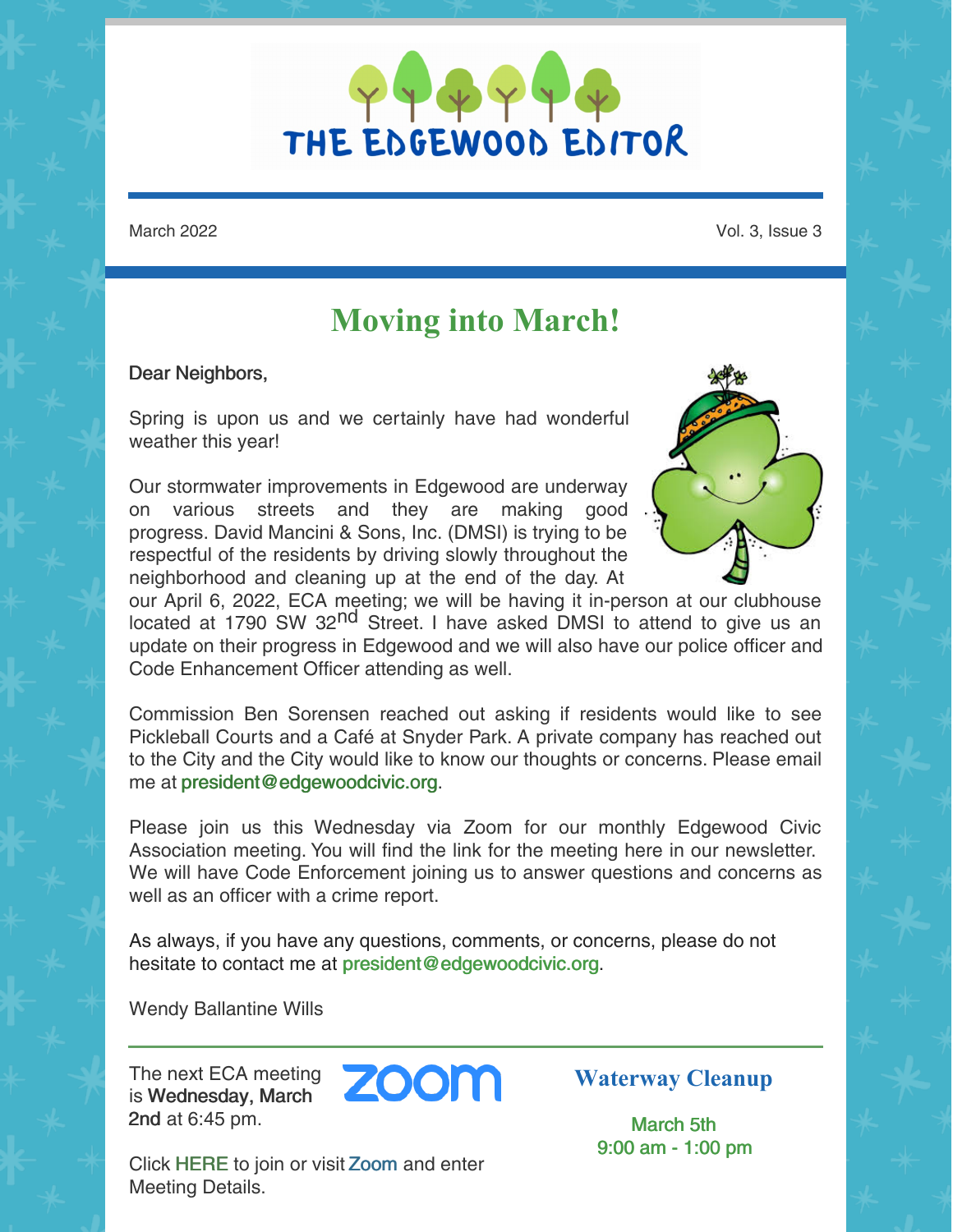https://zoom.us/join

Meeting ID: 999 6766 5921 Passcode: 943594

You can also join via audio by calling +1 929 205 6099

### **2022 Membership Drive**

Support the ECA and renew your membership!



The ECA's mission is to protect the interests of our community and its residents and to ensure that our neighborhood thrives and is a great place to live, work, and play.

Become a member today and Enroll Here. You can also contribute directly via PayPal or send a completed Membership Form and check to:

> Edgewood Civic Association PO Box 21413 Ft. Lauderdale, FL 33335



Join the 45th Annual Broward County Waterway Cleanup.

Choose from more than 30 sites across Broward County to volunteer at and help clean our community and waterways!

Click HERE to Register

### **St. Patrick's Parade & Festival**

**March 12, 2022**

**Festival: 11am - 7pm**



# Snyder Park Farmers Market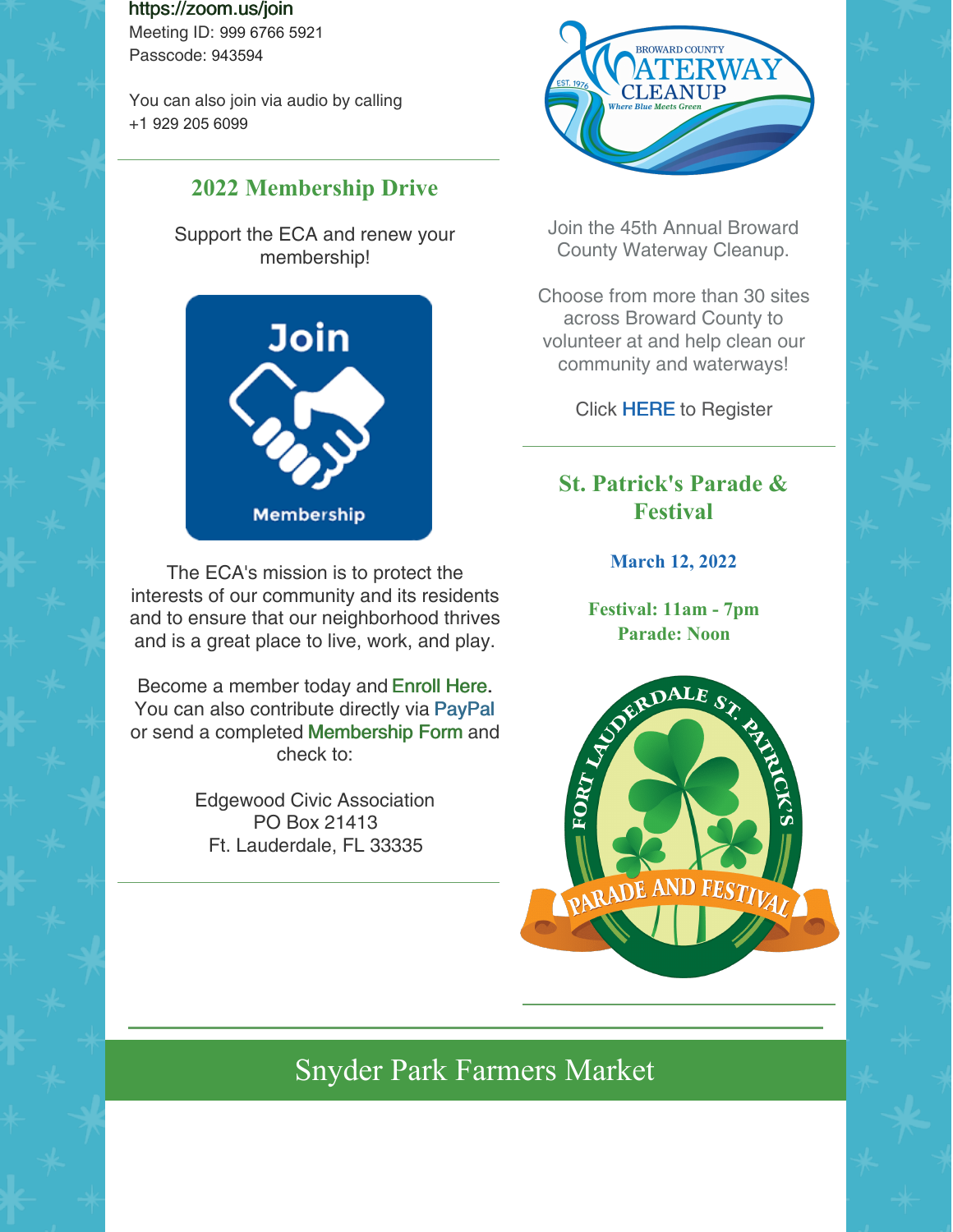



#### **Heal The Planet Farmers Market in Snyder Park**

Support local businesses and visit us every Ist. and 3rd. Saturday of every month 9am-2pm Visit the Circle of Life Experience booth and get your FREE seedling!!









In organizing this market, we are seeking like-minded and sustainable vendors to be included. We want to offer the community access to fresh produce, reusable or low<br>waste goods, and crafts. In addition, we would be supporting local small businesses Snyder Park 3299 SW 4th Ave, Fort Lauderdale, FL 33315

FOR ADDITIONAL INFORMATION PLEASE SCAN THIS<br>QR CODE OR EMAIL NOELIA@HEALTHEPLANET.COM



 $000$ 

# Storm Water Update

The City of Fort Lauderdale is investing \$14.5 million in the Edgewood neighborhood to dramatically reduce flooding, enhance reliability, promote neighborhood sustainability and improve services.

Work has already begun on the western side of Edgewood as the project will move from west to east and is expected to be completed by fall 2024.

#### Update from DMSI:

To date, we have completed over 2,500 feet (0.5 miles) of drainage pipe and 25 structures. The streets, where we have completed the installation of pipe, are SW 18th Ter, SW 28th St, and SW 19th Ave. We are currently working along SW 30th St and SW 32 Pl.

Our goal is to have the first phase (boundaries are SR 84, I-95, and SW 15th Ave) of the project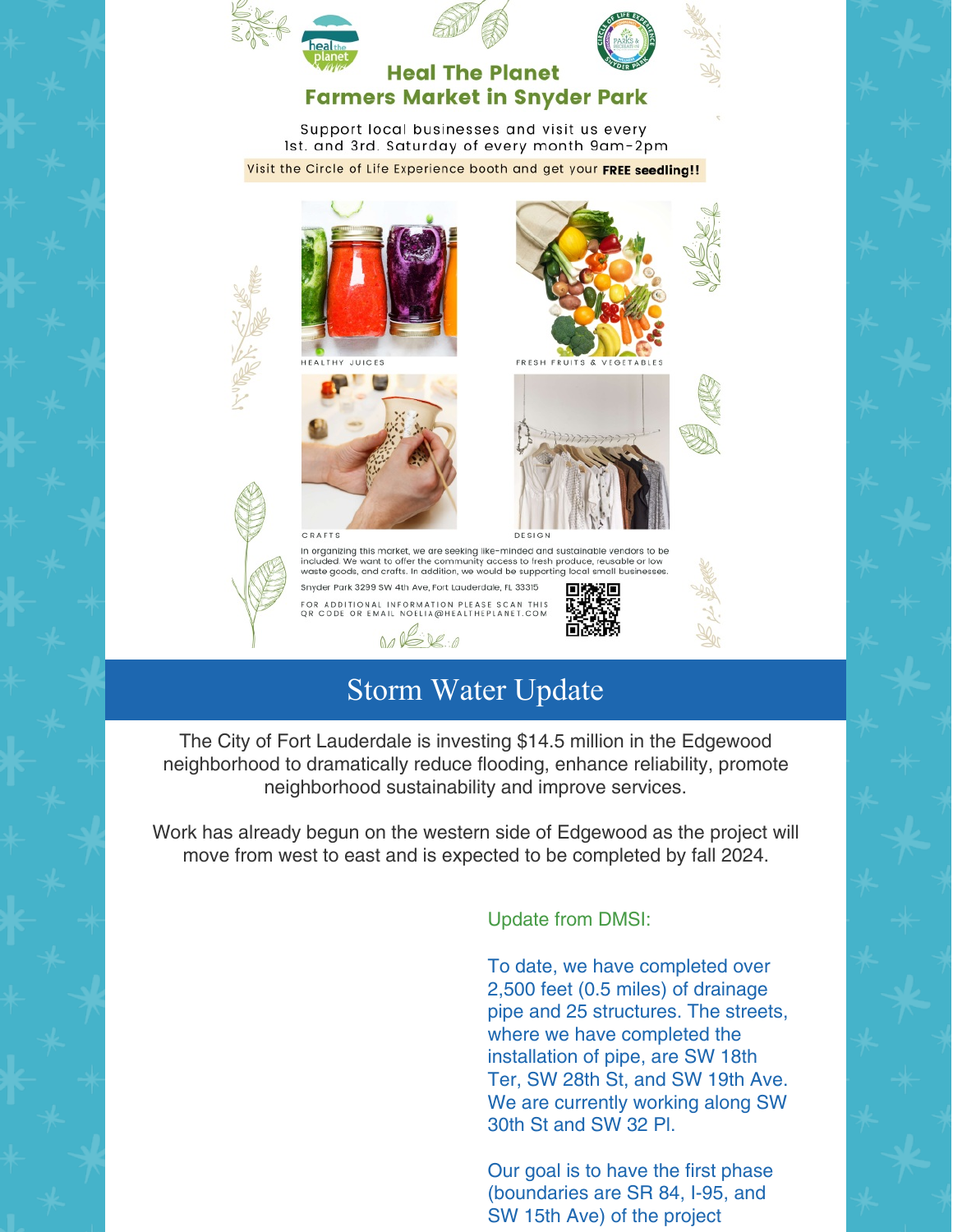

completed by the end of August, provided no unforeseen conditions arise. Once this phase is completed we will test and certify the first phase before initiating service.

The ECA has asked for quarterly updates on this project at our meetings.

Click HERE to view the DMSI presentation from the December meeting. Click HERE to view the City Project page that will be updated regularly.

If you should have any questions or concerns, please see the contact names and phone numbers below.

• Thomas Lawrence, PE, City of Fort Lauderdale 954-828-6126 or tlawrence@fortlauderdale.gov

• Krishan Kandial, PE., David Mancini & Sons, Inc. 954-668-7770 or kkandial@dmsi.co

• City of Fort Lauderdale, 24-Hour Neighbor Service Center 954-828-8000 or lauderserv@fortlauderdale.gov

## Support the ECA!



The ECA's mission is to protect the interests of our community and its residents and to ensure that our neighborhood thrives and is a great place to live, work, and



We love our local businesses in Edgewood! Interested in Advertising with us? Become a VIP Advertiser and connect with our friendly neighbors and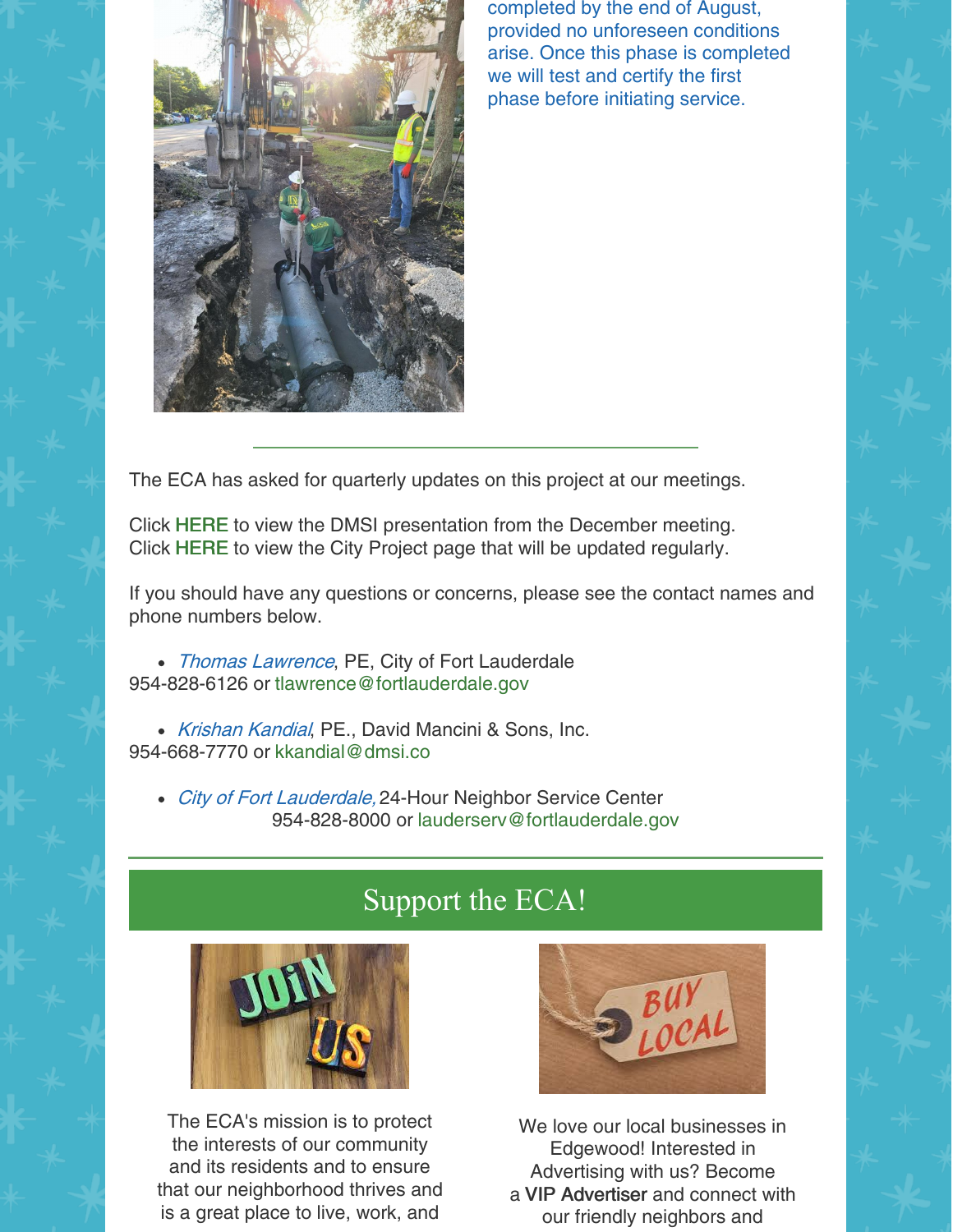play.

Become a member today and Enroll Here. You can also contribute directly via PayPal or send a completed Membership Form and check to:

Edgewood Civic Association PO Box 21413 Ft. Lauderdale, FL 33335

more. Get More Info

Want something simpler? Be featured on our "Buy Local" webpage.

A special thank you to our past advertisers: Amscray Pest Control, Julie Lurie Realty, Nast Roofing, OK Tires, Primo Liquors, and Yacht Flowers.

# Lets **Green** Your Routine



### Conveniently and safely dispose of home electronics curbside.

### On Friday with blue cart recycling!

Hazardous materials, such as lead, cadmium, and mercury, are found in electronic products and can pose a serious risk to human health and the environment if they are disposed of in normal waste streams.

Click HERE to schedule your pick-up today!

Edgewood participates in Fort Lauderdale's Green Your Routine Program. Interested in becoming a volunteer and helping us earn money for our neighborhood? Send us an email!

#### FTL Happenings

- Calendar of Events
- City Commission **Meetings**
- Stormwater Updates

Click HERE to learn more!